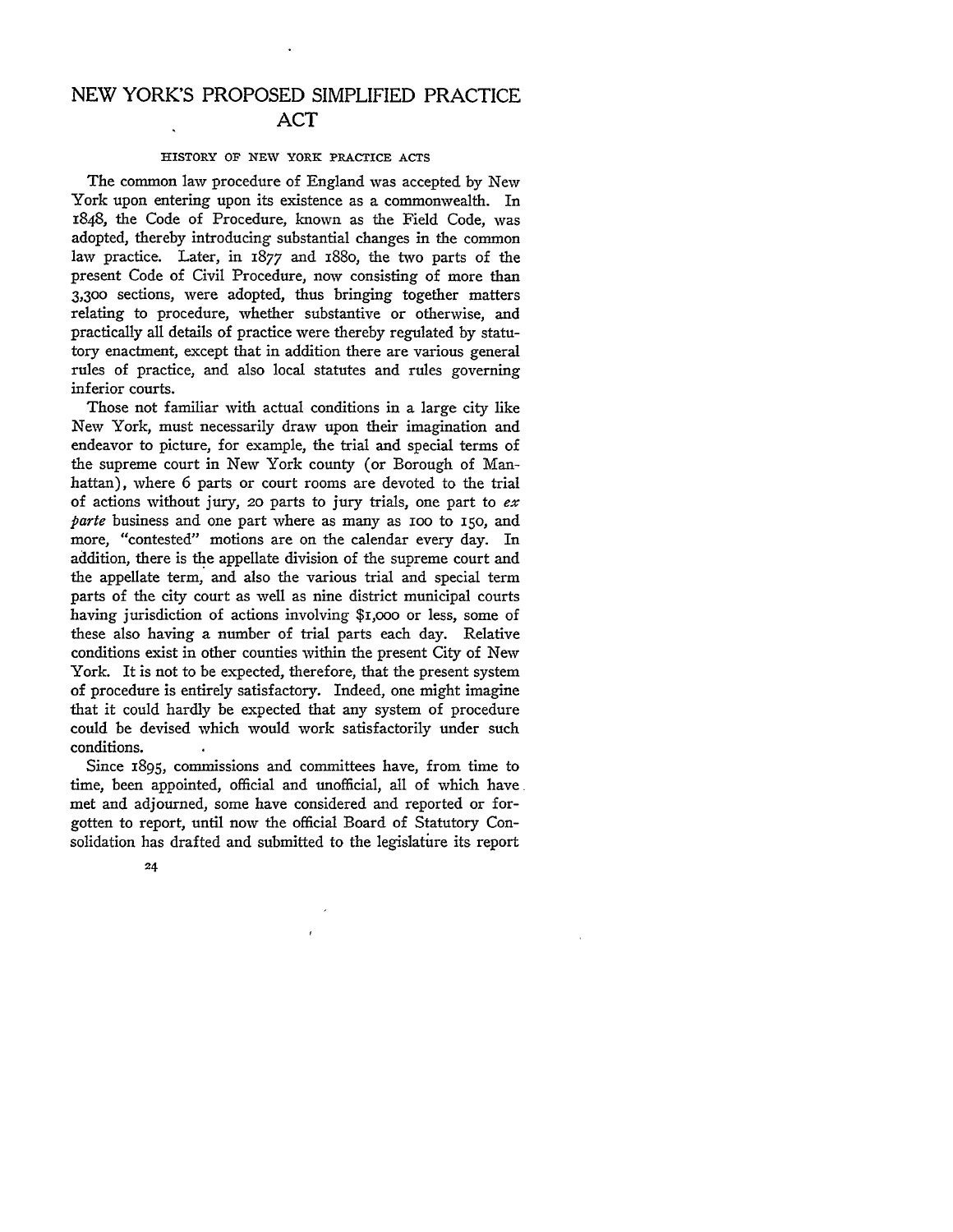on the simplification of the civil practice. A joint committee of the legislature now has the matter under advisement, and it is doubtful whether the proposed new act, or any substituted act, will reach the legislature for vote, before 1917. This is well, as the widest possible debate should precede the final adoption of a new practice act.

### **STRUCTURE OF THE** PROPOSED **ACT**

The proposed act consists of 71 sections, which are largely recommendations of what is regarded as ideal rather than commands as to procedure. Large portions of the present Code of Civil Procedure, while not abolished, have been given less "practical" aspect **by** being turned into the Consolidated Laws, which are equivalent to the revised statutes or revised laws as known in many of the states. It is this practice act of 71 sections which it is intended shall be the creature of the legislature, but in order to prescribe more or less detail for the practice, the Board has also prepared 401 rules, which in the first instance shall also be enacted **by** the legislature, but thereafter are to be in the hands of the courts, so that the control of and responsibility for procedural matters shall be in the hands of the courts.

### **FEATURES** OF **THE** PROPOSED PRACTICE

Only the main features of the act and rules can be referred to, and in order to avoid repetition, the present or past tense will be frequently employed, thus treating the matter as if the act now existed. There is to be but one form of action **(§** 4); mistakes, irregularities or defects, not affecting a substantial right are to be disregarded, **(§** io); costs are discretionary, **(§** 15) **;** any number of causes of action or counterclaims may be set up in the same complaint or answer, **(§ 19),** and great liberality in the joinder of parties is also permitted, **(§** *20)* ; the demurrer is abolished and all relief for defective pleading shall be **by** motion, **(§** *27)* **;** trial without a jury is made the normal mode of trial, and trial **by** jury must be specifically demanded or is waived, "but a jury trial may be had, **by** order, of any issue of fact notwithstanding such waiver, or a jury trial may be dispensed with by order, in a case where the right to dispense with a jury trial now exists," **(§** 34); the practice of taking exceptions to rulings, verdicts, reports and decisions is discontinued, **(§** 35); the unconditional dismissal of a complaint or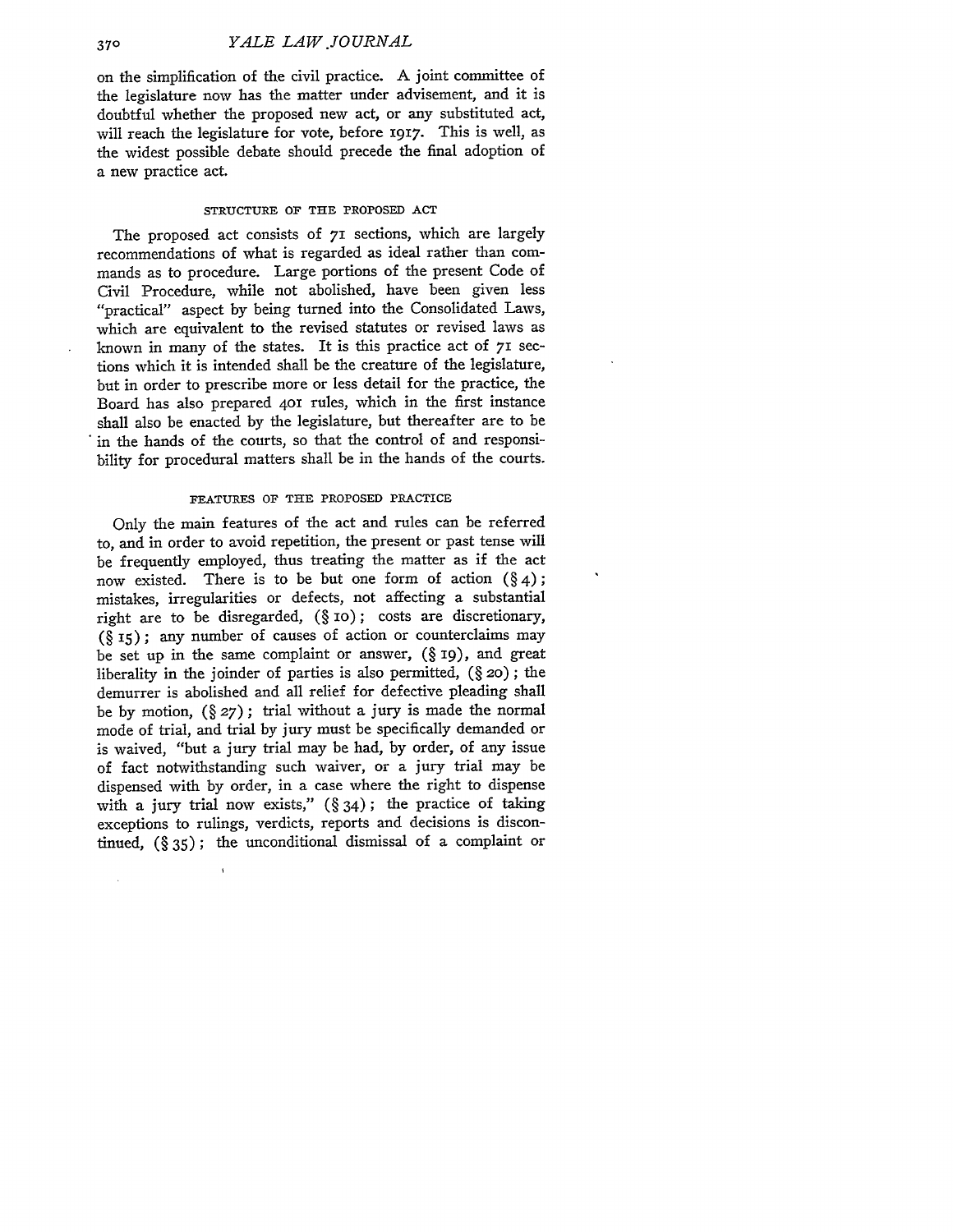counterclaim at the close of the evidence is to be regarded as on the merits, unless stated to be without prejudice to a new action,  $(\S 36)$ ; except by consent of the court, appeals from intermediate decisions in the nature of the existing interlocutory judgment, are limited to the appeal from the final judgment, (§48); an order takes the place of an interlocutory judgment (Rule 37), and there is to be but one judgment.

Special proceedings, such as mandamus, prohibition, for the appointment of a committee of an incompetent, for the sale, mortgage or lease of an infant's or incompetent's real property, and the like, are abolished, and all such are to be actions, to be commenced by summons and complaint. The Constitution pre-<br>serves the right to habeas corpus in certain cases and the proposed practice act naturally makes no attempt to abolish any constitutional right. Again, the special proceeding "writ of assessment of damages" under which the state or the United States acquires real property, is retained as a special proceeding. Other efforts to abolish special proceedings entirely also became impossible, as for example, a proceeding to change one's name. Who could be the plaintiff and defendant if that proceeding were converted into an action? So that also is retained as a special proceeding. The procedure in such special proceedings is, however, prescribed by the Consolidated Laws.

#### **NEW** FORM OF **PROCESS**

Two forms of summons for the commencement of an action are provided. One is the general form of summons to answer, with which the profession in New York is familiar, and under which the defendant is called upon to answer the complaint in twenty days or suffer judgment by default. The other is a new form to be called "summons to appear." Under this new form, the defendant is required to appear in court or before a judge, at a specified time, not less<sup>1</sup> than eight days from the service. unless a shorter time is prescribed by endorsement on the summons. The summons to appear may be used where the plaintiff seeks only to recover a debt in the nature of a sum certain, arising upon contract, bonds, statutes, warranty or on a trust, in summary proceedings and in "cases specifically provided for." (Rule 86.) The procedure on the return day of the summons

<sup>&</sup>lt;sup>1</sup>The proposed rules say "more" which evidently is intended for "less."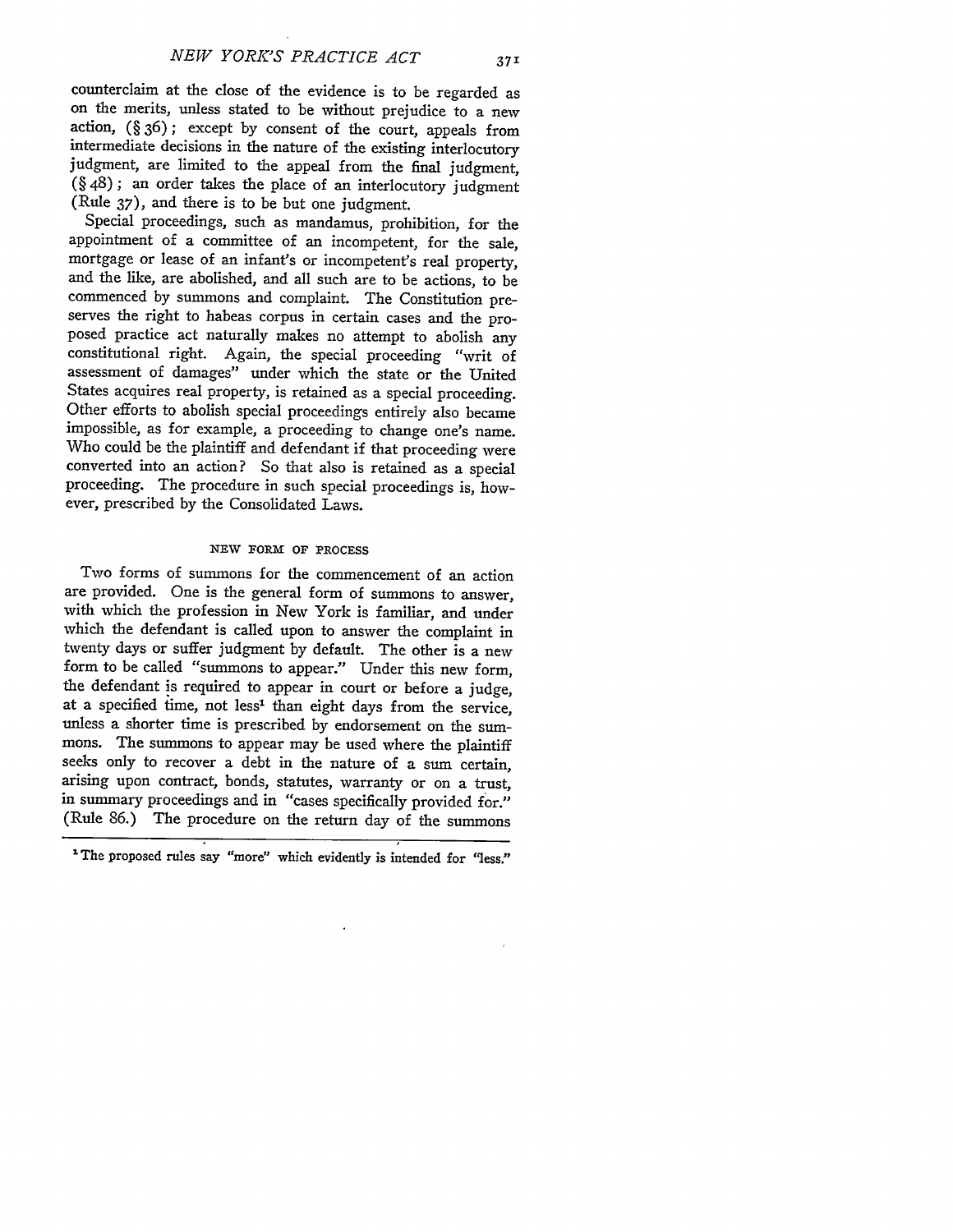is not prescribed and there is not even any requirement that the-plaintiff must serve a complaint with the summons. Rule **305** authorizes the court to direct judgment on the return day or order a reference or a trial, or make such other disposition as the case may require "unless it appears that the defendant is entitled to defend," which may mean that in a case where the summons to appear is authorized, the defendant, on the return day, must show his hand, volunteer his proof and argue his case, before he may be permitted to interpose an answer.

# **PLEADINGS AND SERVICE OF PROCESS**

The answer and the reply are "to point out the actual issues." (§26, and Rules **141** et seq.) The present provisions for substituted service and service by publication have been partly stripped of their technical character. The present provision of the Code of Civil Procedure is also retained, which permits service without the state, with a judge's order, in certain instances where the action affects title to real or personal property. (Rule **217.)** On the other hand, where the action relates to real property and service is had by publication, the published notice shall also contain a brief statement of the object of the action and a brief description of the property. (Rule **215.)** <sup>A</sup> similar provision is in the present Code of Civil Procedure as to actions for partition. Since September **I,** 1914, the authorized charges for publishing legal notices have been practically doubled by statutory amendment, and this additional requirement would merely add further to the cost of service by publication. In fact, the whole system of publication might well be abolished and mailing alone substituted, except where the defendants or their residences are unknown. **A** fiction of the law alone enables us to suppose, however, with suppressed amusement, that an unknown defendant, last heard of in Australia, will, except by pure accident, receive notice by a summons published in a local newspaper in Brooklyn or in Buffalo.

# **MOTION** FOR DIRECTIONS

In an effort to prevent the making of many preliminary motions, such as for bill of particulars, to make the pleadings more definite, discovery, interrogatories, etc., a motion for directions is provided and is to be made within fourteen days after the action is at issue, and the decision of the judge thereon is to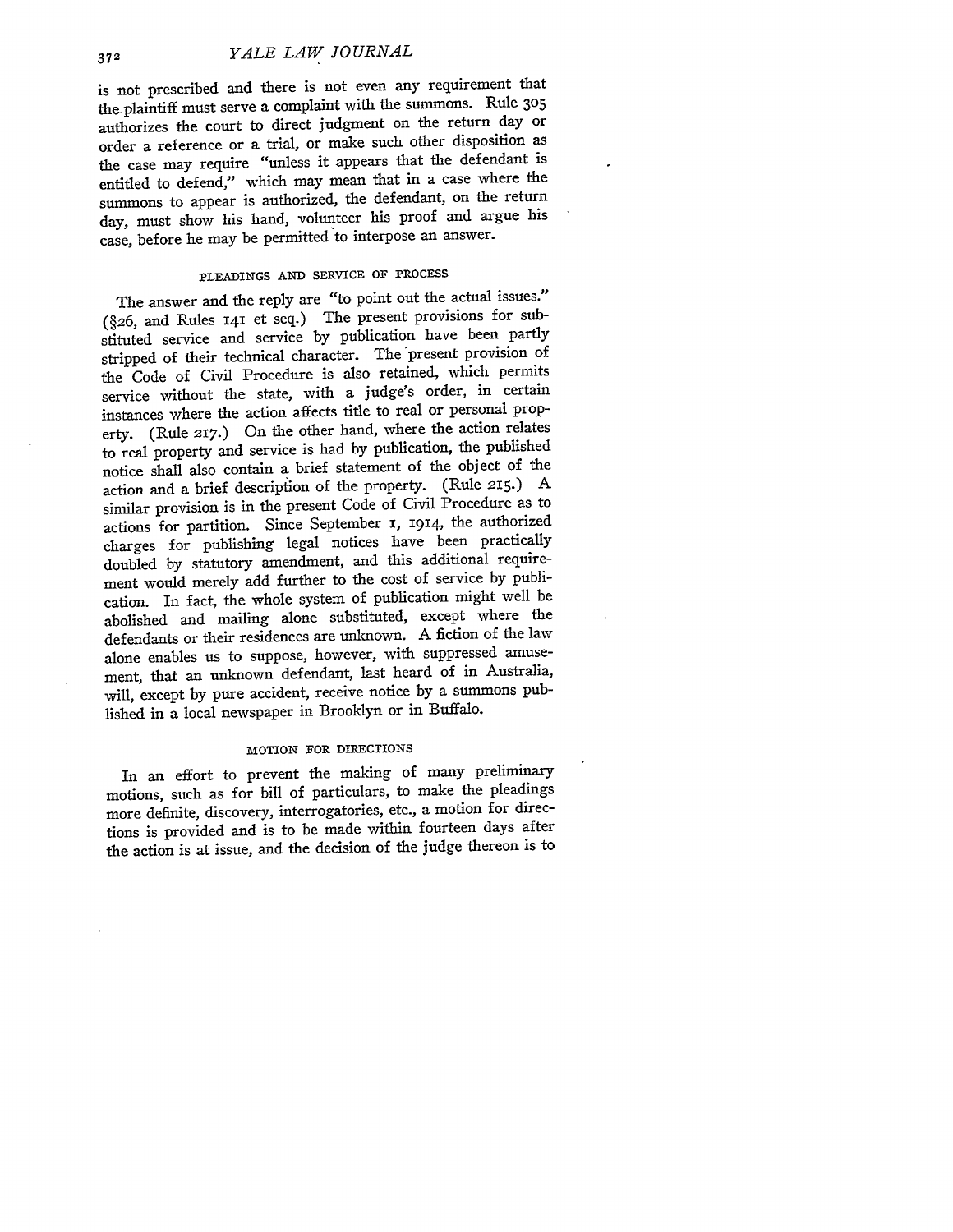be embodied in a single order. (Rule 241.) This does not, however, prevent the making of subsequent motions, but may subject the dilatory party to costs.

#### **APPEALS AND** EXECUTION

An appeal shall be in the nature of a rehearing. It is unnecessary to take a formal exception to rulings but objections must still be taken. The appellate courts are authorized in certain cases to take additional evidence, but not in contravention of any constitutional right. "In case a new trial is granted it shall only be a new trial of the question or questions with respect to which the verdict or decision is found to be wrong if separable. When a new trial is ordered because the damages are excessive or inadequate and for no other reason, the verdict shall be set aside only in respect of damages, and shall stand good in all other respects." (Rule  $33I$ .) The stenographer's minutes of the (Rule 331.) The stenographer's minutes of the trial (not necessarily all) are to be used as the basis of the case on appeal and the testimony is not to be reduced to narrative form. The appellant is also required, when he serves his proposed case on appeal, to serve a statement of the questions he proposes to raise on the appeal. This latter can hardly be said to be an improvement, as the appellant would, undoubtedly, include in his statement every conceivable, if not also inconceivable, question which could be raised. Proceedings supplementary in aid of enforcing the judgment have been simplified to make possible more direct results and to make subsequent judgment creditor's actions unnecessary.

# **SUMMARIZED ARGUMENTS, PRO AND CON**

As it has been possible to present scarcely more than a summary of the more important features of the proposed act and rules, so it will be possible to refer only in the most general way to the arguments for and against the change, though the temptation to linger over the arguments is more than alluring. The arguments generally advanced against regulating details of practice by statute are: **(I)** tinkering by inexperienced legislators; (2) possibility of amendment to suit individual cases; (3) statutes bind courts to rigid rules; (4) promote contests over minor points of practice; **(5)** the responsibility for the administration of justice -is placed upon the courts while the control is given to the legislature. On the other hand, objection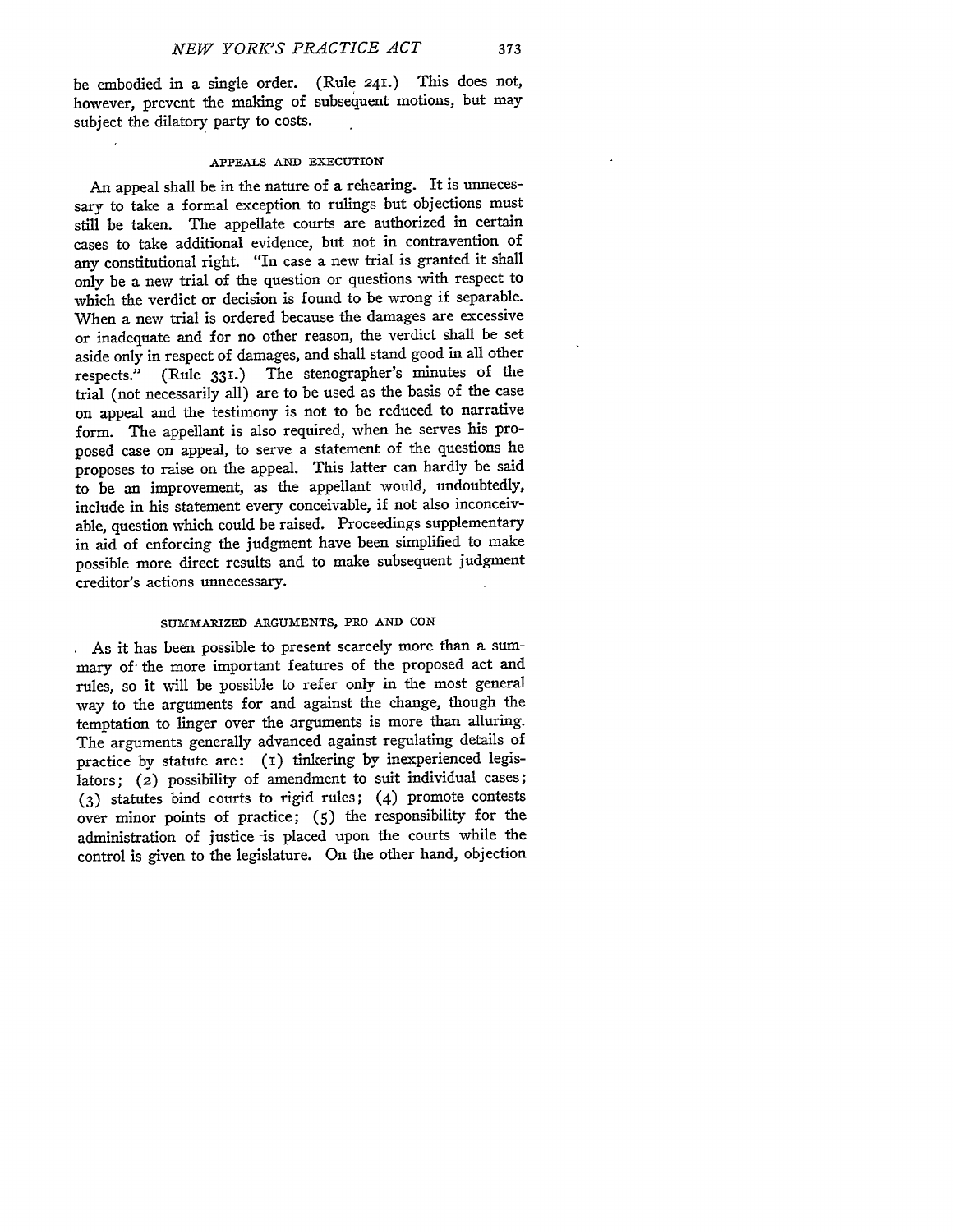is made to giving courts the power to regulate details of practice because, it is said, it would be unwise to place such unlimited power in the hands of the courts. Yet it must be admitted that the courts are daily making the law with reference to substantive matters. In fact, in whose mind does not linger that terse definition absorbed in the early days of law-school life, that "the common law is that body of the law which is judgemade law as distinguished from the law enacted by the legislature,"-that paradoxical *lex non scripta*, which, theoretically unwritten, might yet be read in the law reports as written by the judges.<sup>2</sup> It must be conceded, of course, that the promulgation of substantive law is theoretically based upon principles of right and wrong, while rules of procedure are, on the contrary, always more or less arbitrary, and that therefore the champions of either side may prolong their disagreement as to whether the courts or the legislature would be more tender in exercising arbitrary powers.

Then, there are those who assert that after reading the proposed practice act and rules, and the transpositions into the Consolidated Laws, they turn away with the impression that the present Code of Civil Procedure has to a large extent simply been re-edited, and greater power given to the courts to regulate details of practice in the future.

There are, however, radical changes, such as the provisions for the new form of summons to appear, the liberalizing of the joinder of parties and causes of action, the abolishing of the demurrer, the attempted simplification in pleading, and in reaching results after judgment. Most of these changes, if not all, are generally regarded as commendable. It may be debatable whether proceedings for the sale of an infant's or incompetent's real property, and similar proceedings, may be conducted in the form of an action, with any more practical feasability than in the present form. So also, it is proposed to make the right of appeal from an intermediate decision depend upon the consent of the court  $(\S 48)$ , failing in which, the only appeal would seem to be from the final judgment. Great hardship may thus result in some cases. For example, in partition, the inter-

'No inclusive definition of the "common law" is intended **by** these observations. They are general only, as it must be recognized that in the use of the expression there is sometimes included portions of the statute law **of** England as it existed prior to the adoption of the common law in some of the states of the Union.